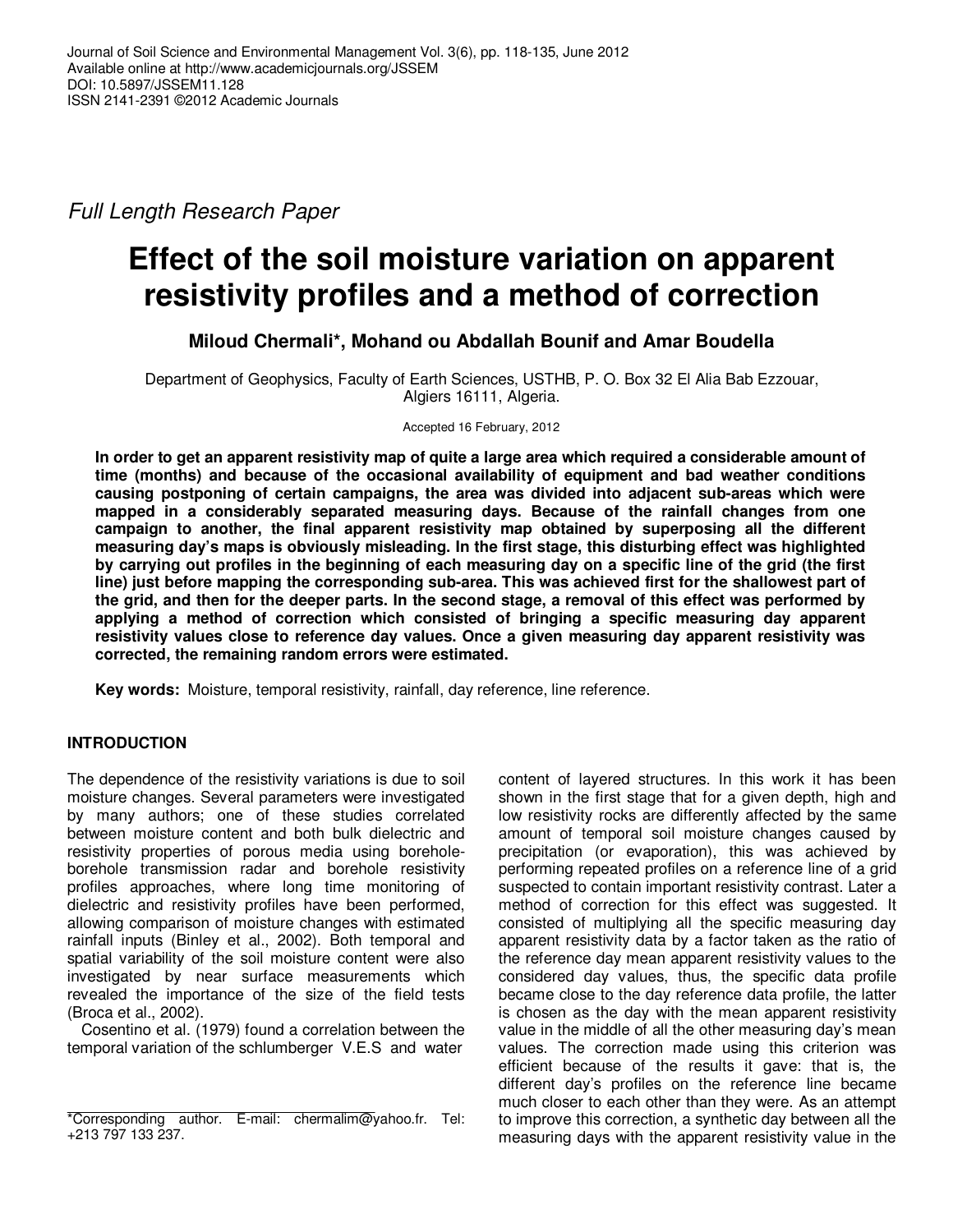

**Figure 1.** Location of the site.

middle of all the measuring day's apparent resistivity values was chosen and improvement of the method of correction was clearly seen.

After correction of this temporal effect, the relative shifts between profiles corresponding to different measuring days were viewed as observational errors estimated; they were found to be like the soil moisture effect, depending on the initial apparent resistivity values of the bedrock. For a given depth, temporal linearity of a resistivity was also verified, with the constant of linearity differing from one rock type to another.

#### **AREA UNDER INVESTIGATION AND METHODOLOGY**

A completion of the whole grid of measurements of quite a large area (a square of 30 m width) located at USTHB campus (Algiers suburb) for a given electrode spacing corresponding to a given depth, in one single day, or successive days was not possible because of some practical obstacles such as the limited availability of equipment, weather conditions and the large size of the area under investigation (Figure 1). The area was therefore split into adjacent sub-areas, and measurements on each of these were taken in a corresponding measuring day (Takakura et al., 2007; Karous et al., 1993). The Wenner array was used and readings were taken at each one meter position of the center of the array.

For the fixed electrode spacing  $a = 0.25$  m, for instance, six campaigns separated by several weeks were necessary to carry out measurements of the entire area. During the period of separating these campaigns, parameters like water content variation due to precipitation, evaporation or changing groundwater level would have occurred, and these changes will obviously have lead to resistivity measurement variations from one campaign to another (Rein et al., 2004). The mapping of the first sub-grid corresponding to the first campaign was carried out by taking apparent resistivity measurements on the first line of the grid; the array was then moved to the next line until all the first sub-grid was swept. In the beginning of the second day, (which could be separated from the first one by weeks), measurements on the first line of the first subgrid already profiled were performed, the array was then moved to the first line of the new sub-grid (which is the second sub-grid) and then to the next line, until the second sub-grid was mapped, and so for the other remaining sub-grids (Figure 2). Each sub–grid was therefore mapped in a corresponding measuring day. Once the shallowest part of the area was mapped, the electrode spacing was increased and the same steps were followed.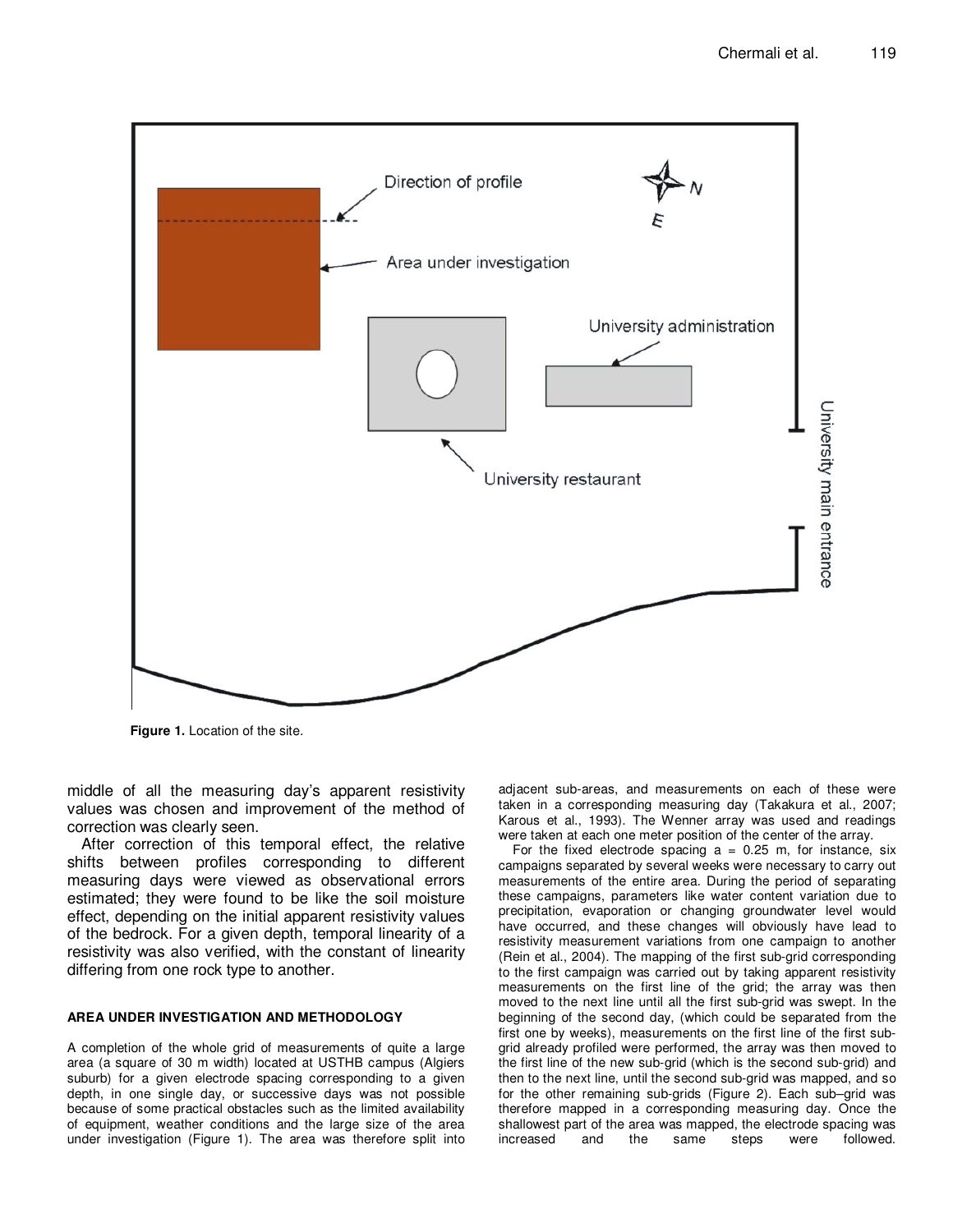

Wooden fence

**Figure 2.** Area under investigation.



Figure 3a. Repeated profiles on the reference line, a = 0.25 m.

## **RESULTS**

**Effect of temporal moisture changes and random errors** 

The repeated control traverse profiles for each of the

measuring days for the different electrode spacing measurements  $a = 0.25, 0.50, 1.00, and 4.00, m$  are plotted respectively in Figures 3a, b, c and d. The general trends of all these profiles showed the resistivity variation in space, whereas, relative offsets suggested temporal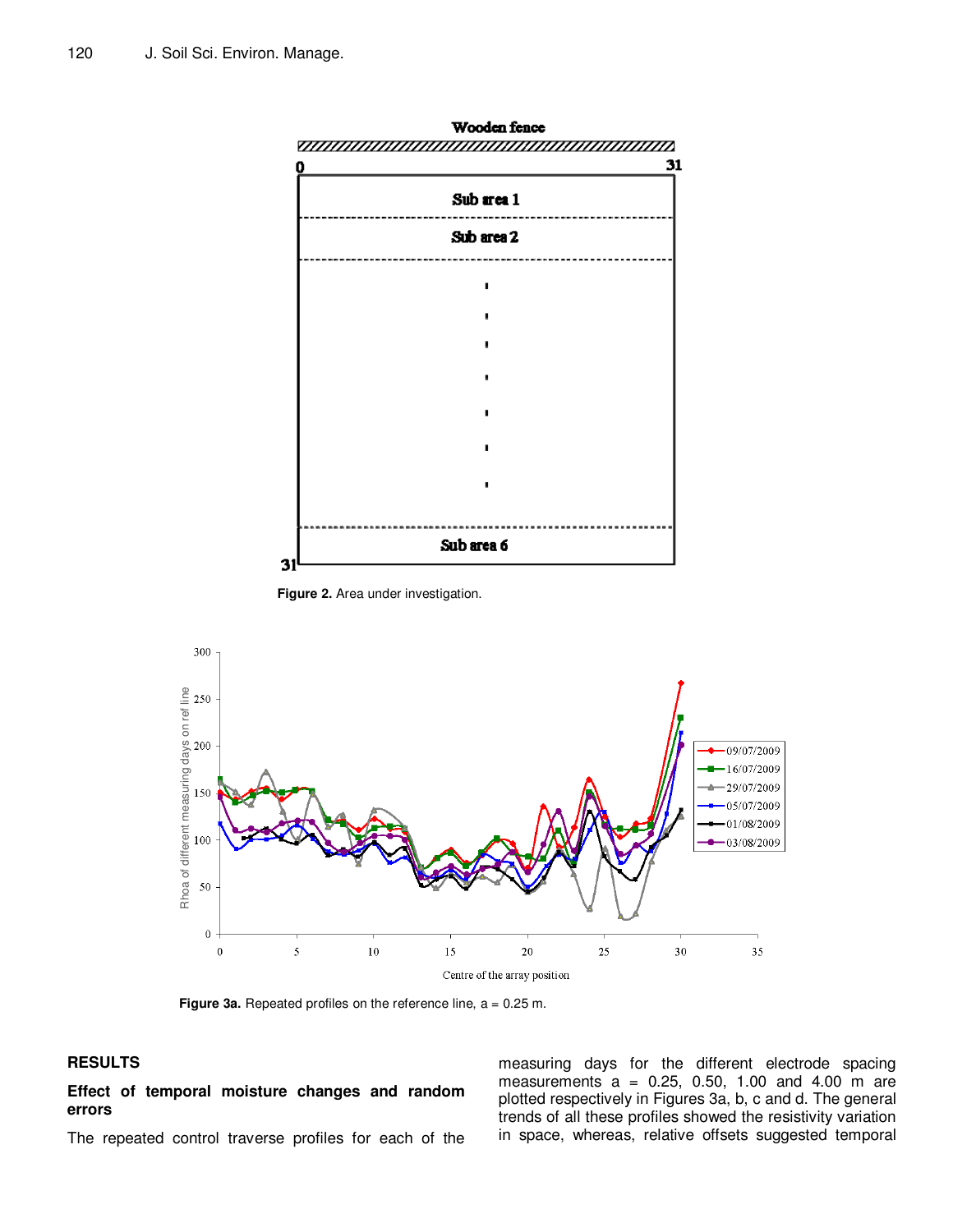

**Figure 3b.** Repeated profiles on the reference line, a = 0.5 m.



**Figure 3c.** Repeated profiles on the reference line,  $a = 1.0$  m.

resistivity changes. These changes are due to:

#### a) Temporal moisture changes.

b) Random errors which include: Positioning errors, electrode spacing errors, instrumental and observational errors which could be of different sources such as grounding resistances too high for the transmitted current, resistivity range being too low, random variations in the accuracy of the instrument, electrical noise present in the ground, for example as a spontaneous D.C potential due to electrochemical polarization of the electrodes, industrial electrical currents caused by electrified railroads, power lines and other parts of noise of natural origin such as; telluric current, induction and effects of magnetic storms, etc (worldwide effect).

In comparing the reference profiles (all made on the same "reference line") for different days (Figures 3a to d), the most noticeable feature on these curves was that, for

the same amount of soil moisture change, resistive rocks showed large variations in their resistivity values while rocks with small resistivity values showed small variations (comparison between the offsets of the curves for low and high resistivity values). In order to check the variation of the effect of the soil moisture with depth, the regression lines of the standard deviations was plotted against the mean values for each of the 31 positions of the centre of the array along the test traverse, for the four electrode spacing measurements (Figures 4a and b), the curves on these figures showed the decrease of the slopes with the increase of depth, suggesting the decrease in contamination by the soil moisture changes effect as the resistivity is sought further down. Furthermore, this fact was emphasized when the most noisy profiles corresponding to the fourth measuring day for the spacing  $a = 0.25$  m and also the fourth day for the spacing 0.5 m were excluded (Figure 4b).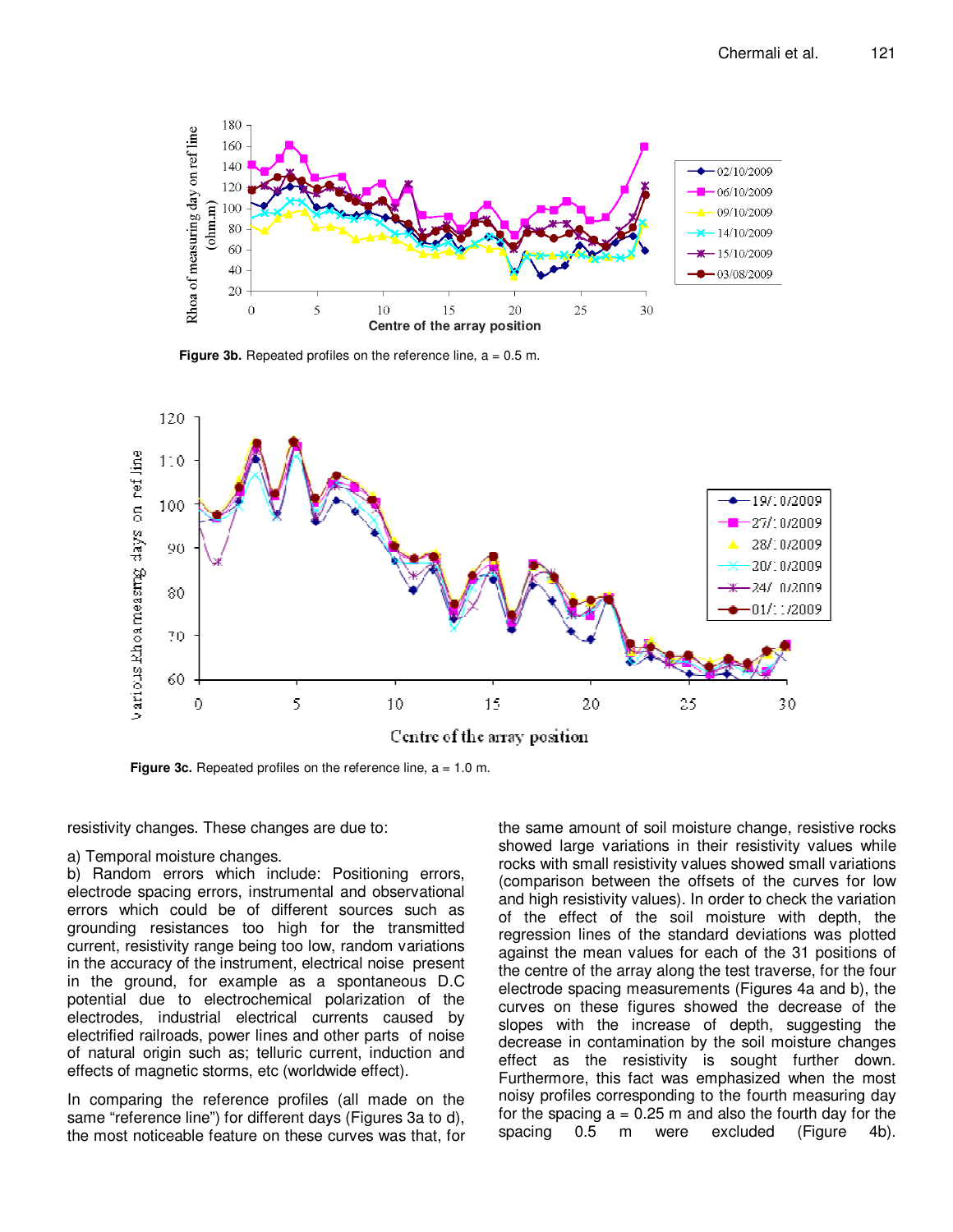

**Figure 3d.** Repeated profiles on the reference line,  $a = 4$  m.



**Figure 4a.** Standard deviation versus mean Rhoa for each array posit and for the spacings: 0.25, 0.5, 1.0 and 4 m.

#### **Correction of the temporal moisture changes effect and justification of the method used**

Over a limited time frame, such as hours, the slow small variations in soil moisture content did not cause important changes in the resistivity of the ground beneath the electrodes, and therefore the variations were not regarded as a source of error. However, as the survey of the spacing for each of the electrodes earlier mentioned was carried out over quite a long period of time such as several weeks, the effect of the soil moisture content changed appreciably and altered the resistivity values during the total survey. Therefore, to see the correct distribution of resistivity within the ground, a removal of this effect was necessary. In order to apply a correction for the soil moisture change, a set of readings on the control traverse corresponding to one specific day was chosen as a reference day to which other measuring days must be corrected. Figure 5 showed a scattered graph of the mean apparent resistivity values for the spacing 0.25 m for the soil moisture control traverses of each measuring day (Figure 4c and d). This graph showed that the mean resistivity value of the sixth measuring day (3rd August, 2009) was the closest to the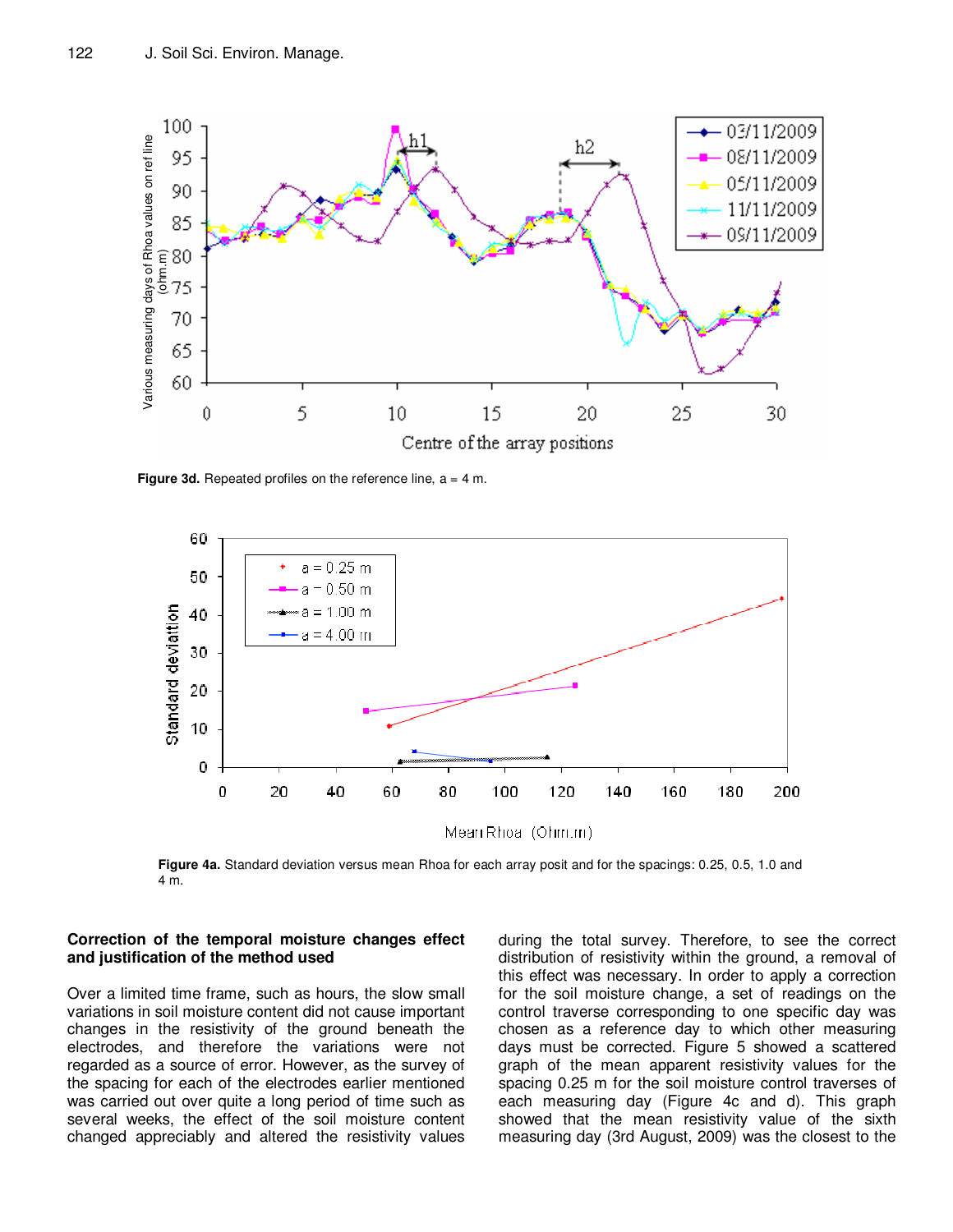

**Figure 4b.** Standard deviation versus mean Rhoa for the spacings: 0.25, 0.5, 1, and 4 m animals day excluded.



Log mean Rhoa (Ohm.m)

**Figure 4c.** Log standard deviation vers. Log mean Rhoa for every position of the centre of the array, spacings: 0.25, 0.5, 1 and 4 m.

average value of all the other days' mean values, so all the apparent resistivity of the other days must be corrected to this "reference day". Figures 6a and b showed the regression plot of the first and the fourth days' apparent resistivity profile data on the control traverse plotted against the reference day apparent resistivity data. Both Figures 3a and 6b showed that the fourth day was the noisiest measuring day as it contains a considerable amount of random errors, especially in the second half of the profile. Noise due to electrical current

is different from that supplied into the ground, or other measurement errors (bad connection of cables, low battery, etc.) may be responsible for this irregularity. Note that the scatter of the apparent resistivity values of the fourth day related to reference day indicated a non-linear relationship between the fourth measuring day and the reference day apparent resistivity values. This nonlinearity was probably due to some of the random errors discussed earlier. Also note that the origins of the regression lines were fixed at (0, 0). This assumes that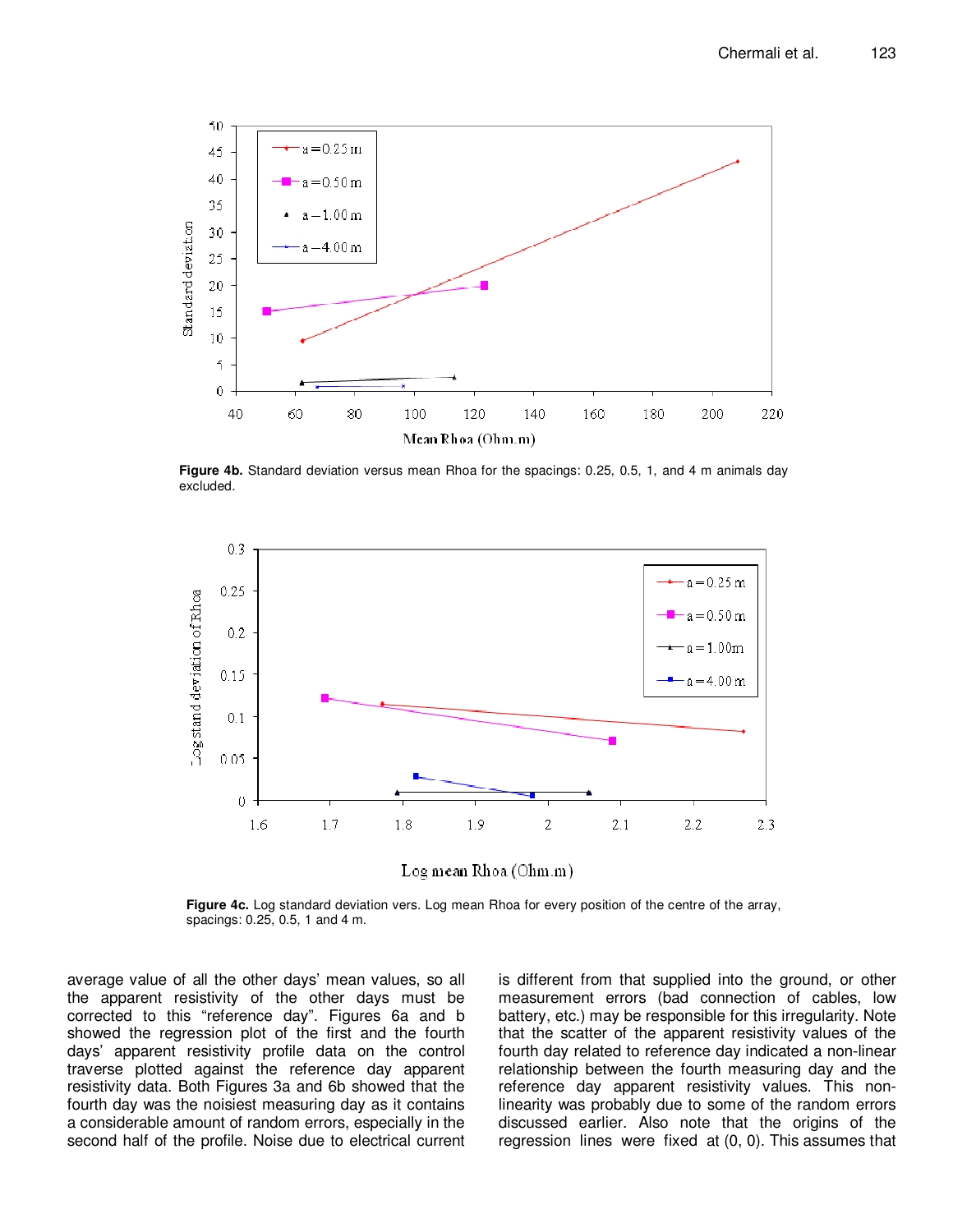

**Figure 4d.** Log stand dev. vs. Log mean Rhoa for every position of the centre of the array, spacings: 0.25, 0.5, 1 and 4 m; animals day excluded (4th day of 0.25 and 4 m).



**Figure 5.** Scatter graph of mean Rhoa vs. measuring days.

the same resistivity model was applicable for each measuring day. That is, the relationship between the ith particular day's apparent resistivity mean value and the reference day's apparent resistivity mean value is given by:

$$
\rho_j = k_j \rho_r \tag{1}
$$

Where,  $k_{\scriptscriptstyle\!/\!}$  is a simple multiplication factor showing variation in the degree of saturation of the soil. If otherwise:

$$
\overline{\rho}_i = k_i \, \overline{\rho}_r + b \tag{2}
$$

The additional factor b will be due to random errors, and it was found to be negligible as compared to the ith day mean apparent resistivity value. We will illustrate a method of correction and give the justification of using it. It consists of correcting the different profiling days to the reference day, thus, making the offsets between different profiles as small as possible. In Figures 6a and b if the scale is the same on the x and y axes, the slope of the reference day line would be 45° as the gradient is 1. The correction is made simply by the multiplication of the considered day's apparent resistivity values by a correction factor close to 1.0. This factor is taken as the gradient of the particular day's line. This was most easily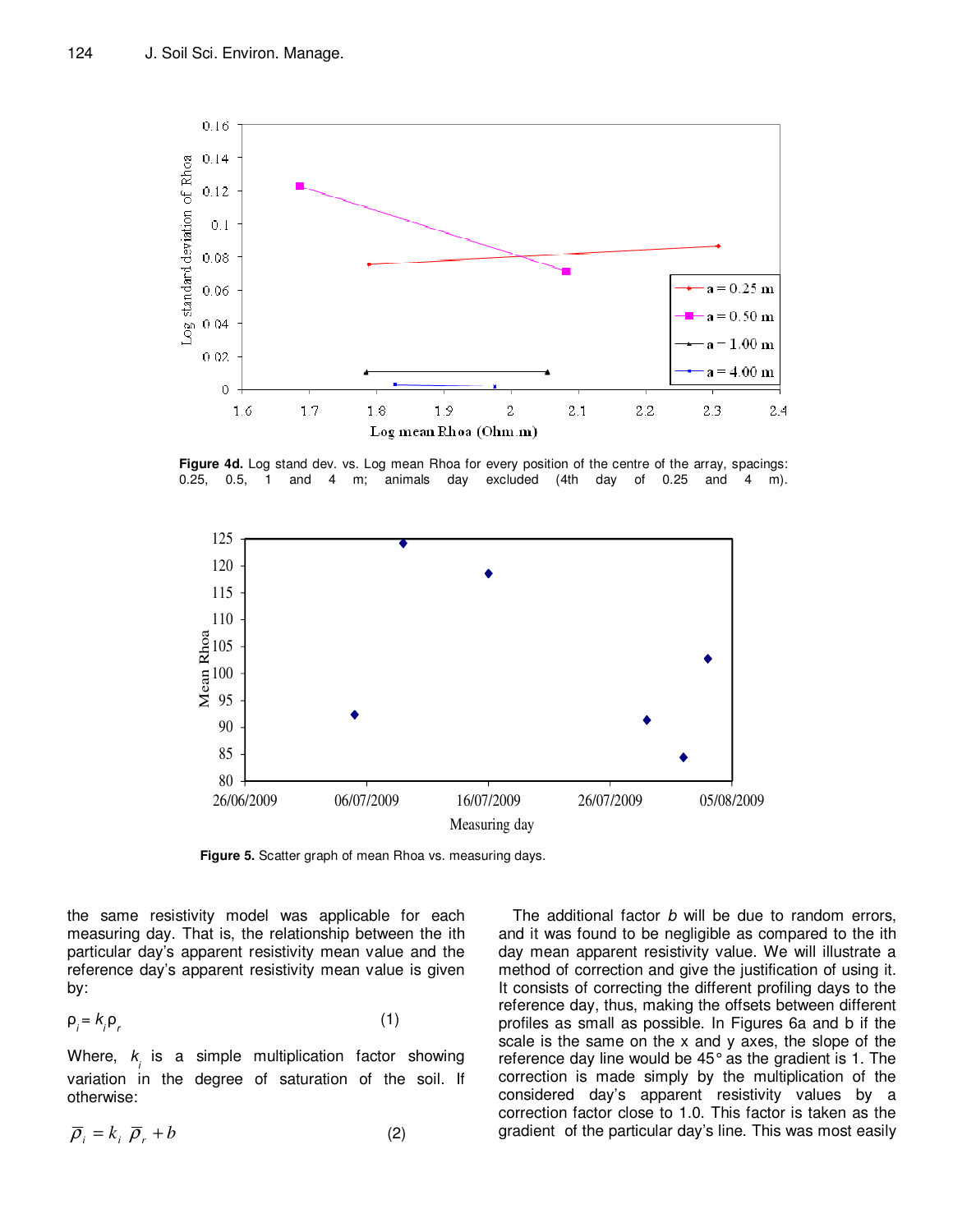

Figure 6a. Regression line of ref day and first day Rhoa vs. ref day Rhoa.



**Figure 6b.** Regression line of ref day and 4th day vs. ref day Rhoa.

calculated from the mean apparent resistivity value of the reference day and the mean apparent resistivity value of the particular day. The correction factors are given in Table 1a. It is important to note that the correction factors for the spacing of 1.00 and 4.00 m are the closest to the value 1.0, thus, the correction was not needed for these two spacing measurements. This may be explained by the fact that the region near the surface was the most affected by the rapid variations in the soil moisture content. This region was regarded as a damping medium for rain. The effect of the rain was similar to a high frequency wave attenuated progressively with depth, and as such the correction of this effect becomes less needed at depth. Figure 7 showed various measuring day's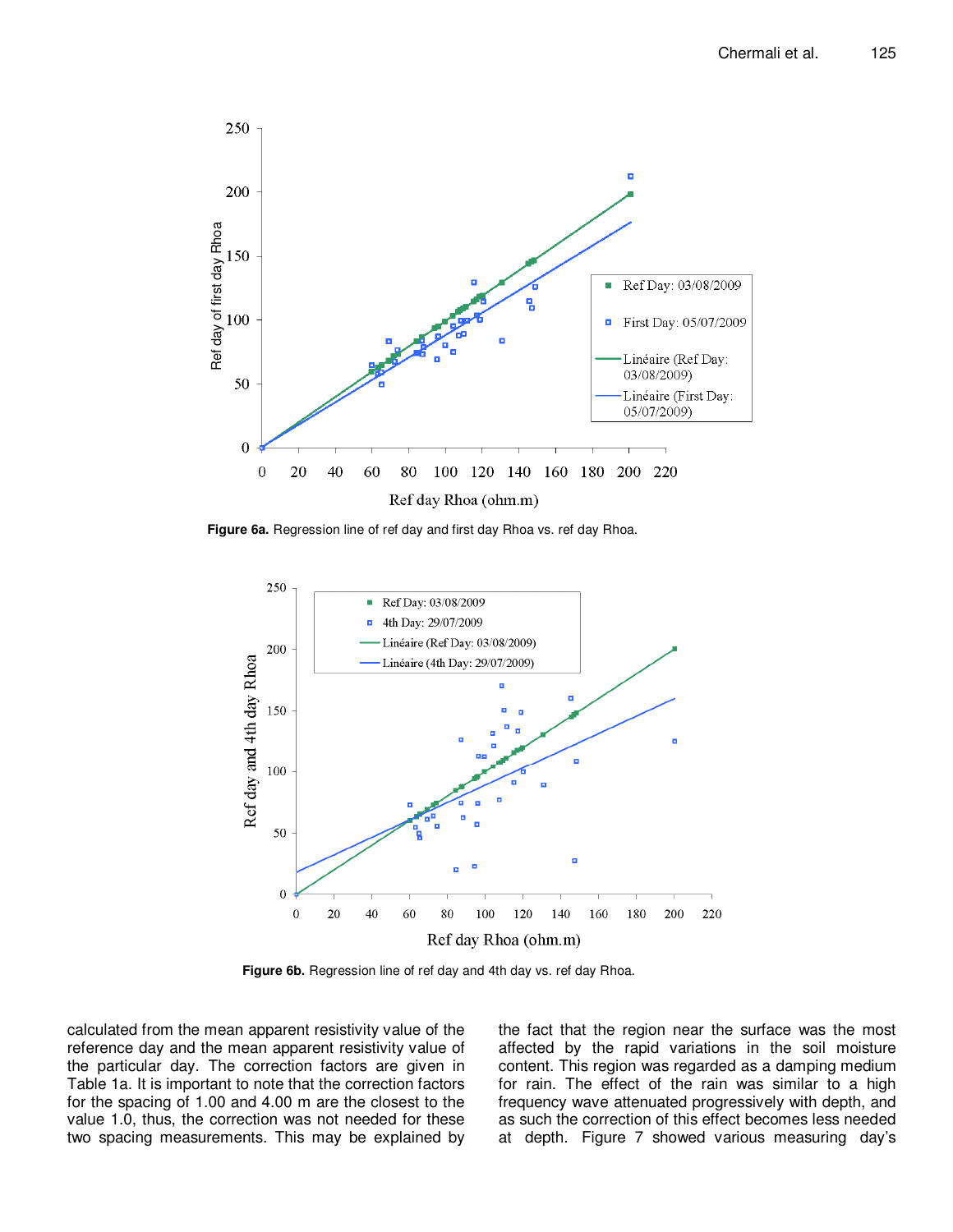| <b>Electrode spacing</b> | <b>Date</b> | <b>Correction coefficient</b> |
|--------------------------|-------------|-------------------------------|
|                          | 05/07/09    | $K_1 = 1.121$                 |
|                          | 09/07/09    | $K_2 = 0.831$                 |
| $a = 0.25$ m             | 16/07/09    | $K_3 = 0.871$                 |
|                          | 29/07/09    | $K_4 = 1.131$                 |
|                          | 01/08/09    | $K_5 = 1.223$                 |
|                          | 03/08/09    | $K_6 = 1.000$                 |
|                          | 02/10/09    | $K_1 = 1.198$                 |
|                          | 06/10/09    | $K_2 = 0.825$                 |
| $a = 0.5 m$              | 09/10/09    | $K_3 = 1.415$                 |
|                          | 14/10/09    | $K_4 = 1.254$                 |
|                          | 15/10/09    | $K_5 = 0.969$                 |
|                          | 17/10/09    | $K_6 = 1.000$                 |
|                          | 19/10/09    | $K_1 = 1.017$                 |
|                          | 20/10/09    | $K_2 = 1.000$                 |
| $a = 1.00$ m             | 24/10/09    | $K_3 = 1.000$                 |
|                          | 27/10/09    | $K_4 = 0.984$                 |
|                          | 28/10/09    | $K_5 = 0.967$                 |
|                          | 01/11/09    | $K_6 = 0.971$                 |
|                          | 03/11/09    | $K_1 = 1.001$                 |
|                          | 05/11/09    | $K_2 = 1.000$                 |
| $a = 4.00$ m             | 08/11/09    | $K_3 = 1.000$                 |
|                          | 09/11/09    | $K_4 = 0.970$                 |
|                          | 11/11/09    | $K_5 = 1.001$                 |

**Table 1a.** Day Ref Rhoa closest to all measuring days Rhoa.

profiles after applying this method of correction. In order to improve this method of correction, a day reference was taken as a day in the middle of all the measuring days as the drift effect of the soil moisture change. This may have its average value between all the measuring days, this day corresponds to the third measuring day (16/07/09) for the spacing 0.25 m and the factors of correction in this case are those presented in Table 1b. Compared to the results of Table 1a, we did not get the expected improvement. However, if we correspond to this considered day, a synthetic mean apparent resistivity value situated in the middle of all the mean apparent resistivity values of all measuring days, which is approximately 100 Ω. m; a noticeable improvement is got, and the improved coefficients are in Table 1c. Figure 8 shows the offsets between the first day profile, the day reference profile, and the first day corrected profile closer to the latter. Figure 9 also showed the different days profiling of the control traverse lying on top of each other after the correction was carried out, and may be compared with Figure 6a before correction.

For a pragmatic justification of the method of correction, a regression line is drawn for the various profiling days with the standard deviations against the mean of apparent resistivity values for the electrode

spacing  $a = 0.25$  m (Figure 10a). This curve showed a linear relationship. That is, a day with a higher mean apparent resistivity value has higher fluctuations, and a day with the small mean apparent resistivity value has less fluctuations. The variation in the amount of the fluctuations follows the variation in the saturation with time, that is, the fluctuations in the dry day high mean apparent resistivity value, which corresponds to the increase in the apparent resistivity of all the rocks underneath the reference line is due to the removal of the moisture (by evaporation) and reflects the variation in the nature of the rocks is under this line, whereas, the small amounts of fluctuations about the wet day low mean apparent resistivity value indicated that these variations are mainly dependent on the amount of water present which tends to lower all the apparent resistivity values of the rocks under the considered line. Therefore, to bring the mean apparent resistivity value of the ith day close to the mean apparent resistivity, the value of the reference day and the mean apparent resistivity of that particular day must be multiplied by a constant k, which is taken as the ratio of the reference day mean apparent resistivity value to the particular day mean apparent resistivity value.

The regression line of the standard deviation of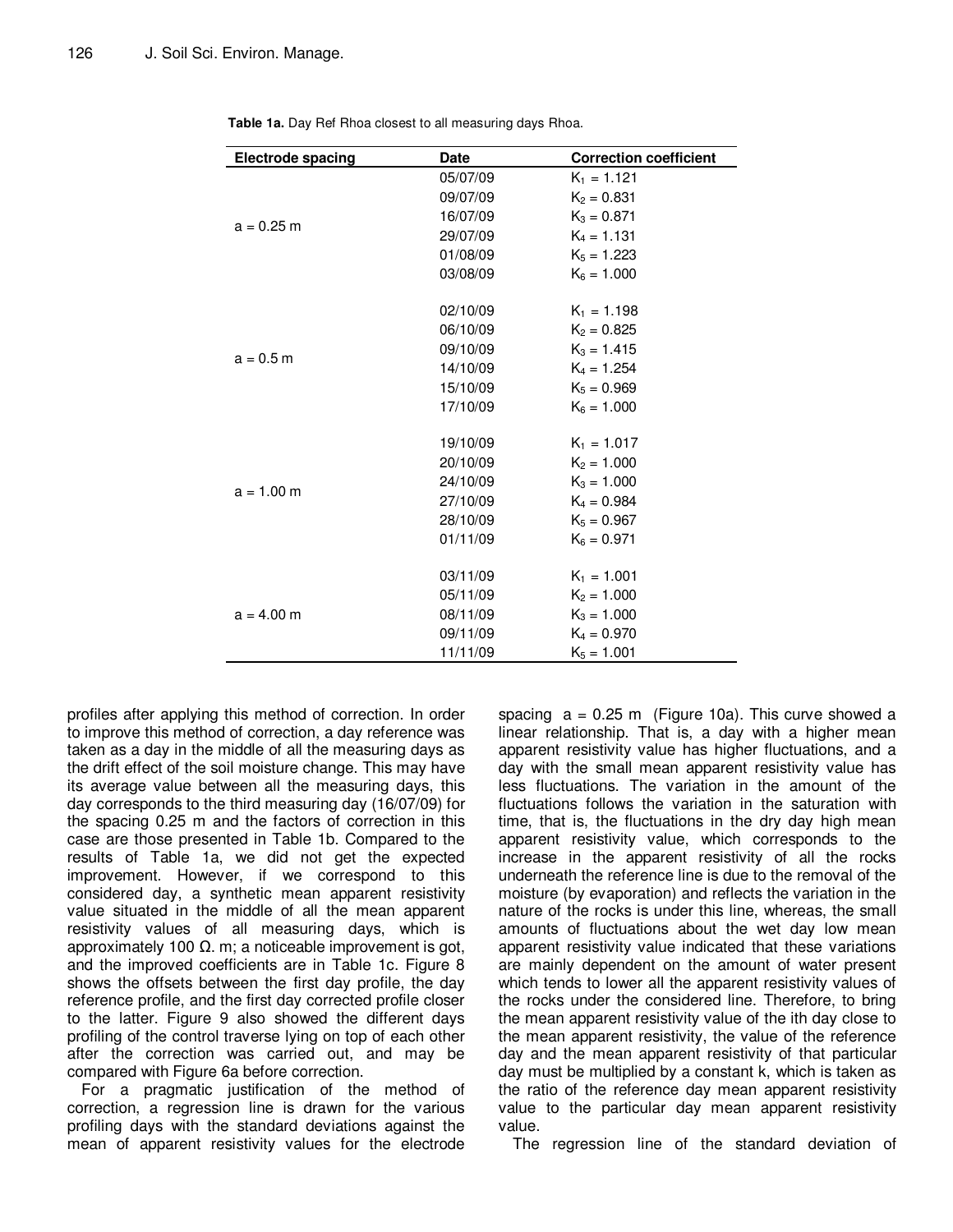

**Figure 7.** Corrected Rhoa (Ohm. m) profiles.

|  | Table 1b. Day ref in the middle time of all measuring days. |
|--|-------------------------------------------------------------|
|--|-------------------------------------------------------------|

| Electrode spacing | <b>Correction coefficient</b> |
|-------------------|-------------------------------|
|                   | $K_1 = 1.287$                 |
|                   | $K_2 = 0.954$                 |
| $a = 0.25$ m      | $K_3 = 1.000$                 |
|                   | $K_4 = 1.299$                 |
|                   | $K_5 = 1.404$                 |
|                   | $K_6 = 0.871$                 |
|                   |                               |

|  |  |  |                                     |  | Table 1c. Day ref in the middle time and synthetic mean Rhoa |  |
|--|--|--|-------------------------------------|--|--------------------------------------------------------------|--|
|  |  |  | closest to all measuring days Rhoa. |  |                                                              |  |

| <b>Electrode spacing</b> | <b>Correction coefficient</b> |
|--------------------------|-------------------------------|
|                          | $K_1 = 1.085$                 |
|                          | $K_2 = 0.804$                 |
|                          | $K_3 = 0.843$                 |
| $a = 0.25$ m             | $K_4 = 1.094$                 |
|                          | $K_5 = 1.183$                 |
|                          | $K_6 = 0.968$                 |

apparent resistivity values for each data point on the control traverse is also plotted against the mean values. This graph is also linear (Figure 10b).This suggested that for a particular day i, and a position j:

For instance a day  $_1$  resistivity values are corrected as follows:

$$
(\rho_1, \, \rho_{cor})_0 = k_1 \cdot (\rho_1, \, \rho_{cor})_0
$$

$$
(\rho^1 \ ,\ ^{cor})^1 = k^1 \cdot (\rho^1 \ ,\ ^{ncor})^1
$$

$$
(\rho_i, \rho_{cor})_j = k_i \cdot (\rho_i, \rho_{cor})_j
$$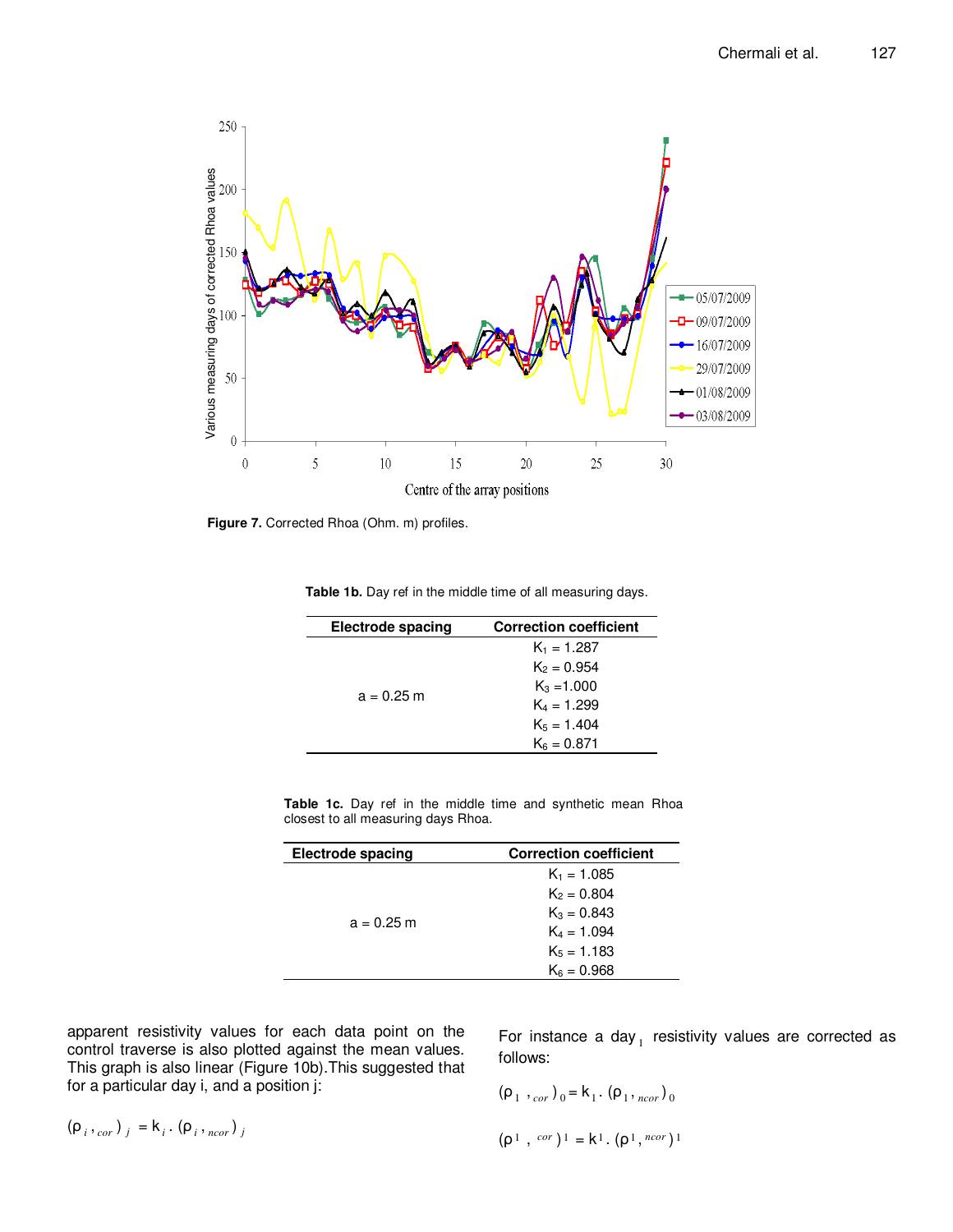

**Figure 8.** Rhoa values on ref line.



**Figure 9.** Regression line of Ref. day and corrected 1st day vs. ref. day Rhoa.

| $(\rho_1,_{cor})_{30} = k_1 \cdot (\rho_1,_{ncor})_{30}$ |     |           | $(\rho_{2,corr})_1 = k_2$ $(\rho_{2,ncor})_1$       |     |     |       |       |
|----------------------------------------------------------|-----|-----------|-----------------------------------------------------|-----|-----|-------|-------|
| And for the second day:                                  |     |           | $(\rho_{2,corr})_{30} = k_2$ $(\rho_{2,ncor})_{30}$ |     |     |       |       |
| $(\rho_{2,corr})_0 = k_2$ $(\rho_{2,ncor})_0$            | And | <b>SO</b> | forth                                               | tor | the | other | davs. |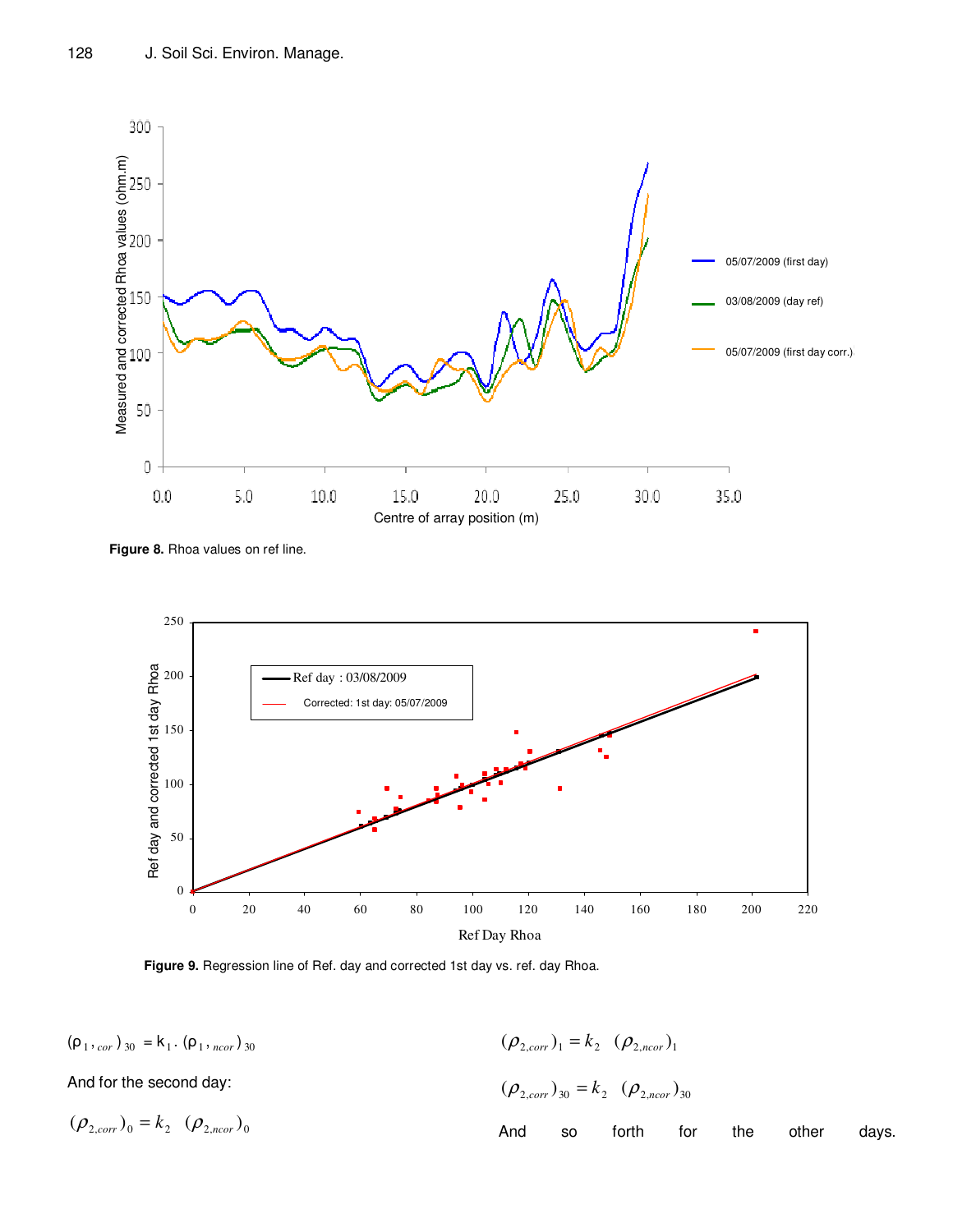

**Figure 10a.** Stand dev. of Rho (avrg. of 31 Rho values on one traverse line) vs. mean for each day, a = 0.25 m.



**Figure 10b.** Stand dev vs. mean of Rhoa for each position on ref line profile.

In order to test the scaling correction factor, logarithms of the apparent resistivity values of the control traverse may be taken. As shown in Figure10c, the profile curve of the logarithm of the apparent resistivity values on the control traverse are offset by a constant amount at every position corresponding to log k. This was confirmed by plotting logarithm values of the standard deviations against logarithm values of the mean apparent resistivity values for each profiling day. Figure (10d) showed that when the anomalous day (the fourth measuring day for a  $= 0.25$  m) which contains large amount of random errors (as seen in the earlier discussion), is excluded, the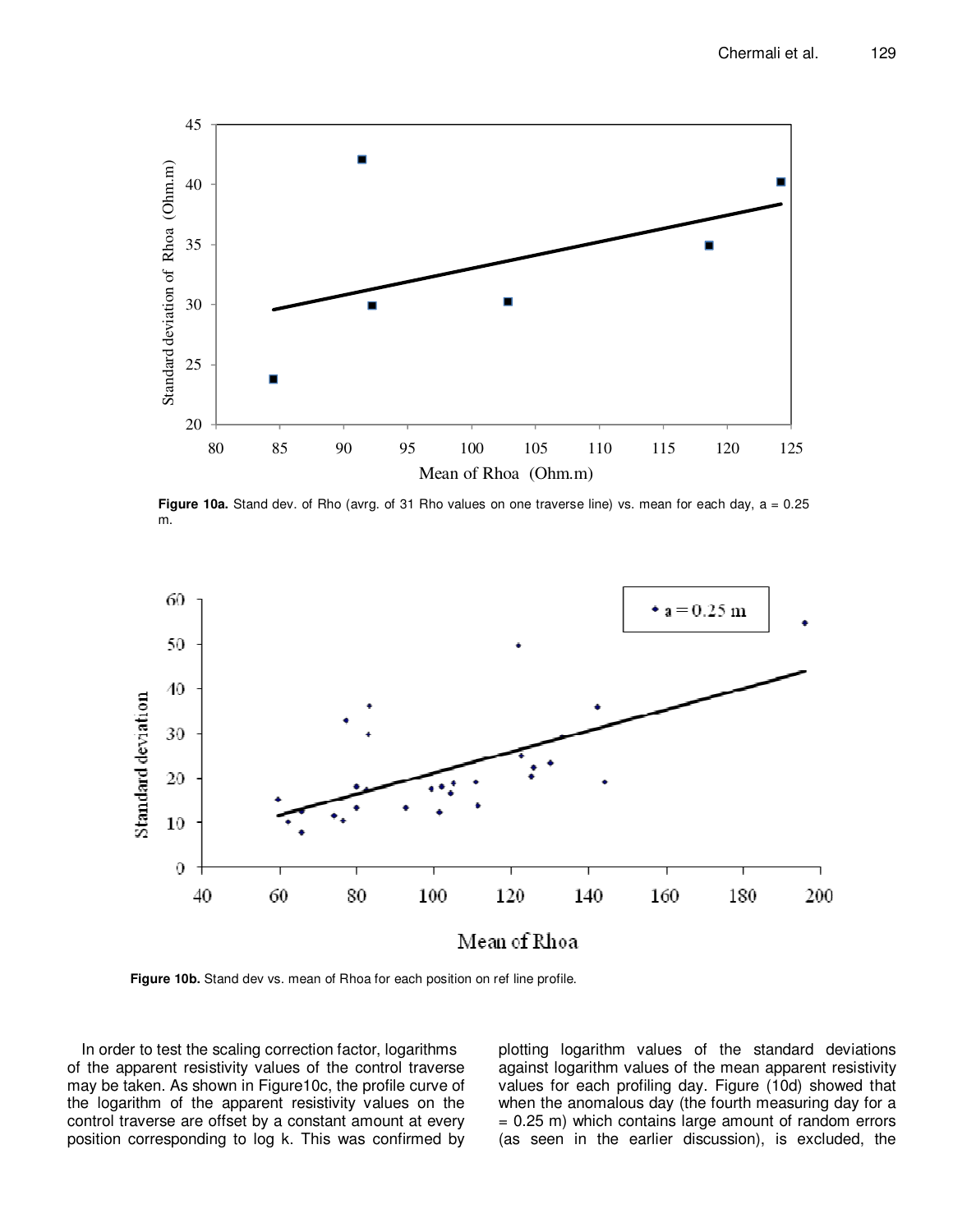

**Figure 10c.** Repeated Log Rhoa profiles,  $a = 0.25$ .



**Figure 10d.** Stand vs. mean of Log Rhoa (average of 31 log Rhoa on the ref line) for each of the 6 measuring days.

standard deviations now varies independently of the mean and are almost constant. This suggested that all the profiling days have the same amount of fluctuations due to the nature of the ground modified by the varying soil moisture content. The particular day mean log apparent resistivity value was brought close to reference day mean log apparent resistivity value by a simple arithmetic addition. That is:

$$
(\log \overline{\rho}_i)_{cor} = (\log k_i) + (\log \overline{\rho}_i)_{ncor}
$$
 (3)

Where;  $\overset{-}{\rho}_{i}$  is the i<sup>th</sup> day mean value.

This independence was also noticed on the plot of the

regression line of the standard deviation against the mean for each of the 31 apparent resistivity data pointing on the control traverse (Figure 10e). Therefore for any observation point i, for day  $_1$  for instance:

$$
(\log \rho_1, \, \, \cdot_{\text{cor}})_0 = \log k_1 + (\log \rho_1, \, \, \cdot_{\text{ncor}})_0
$$

$$
(\text{Log } \rho_1,_{cor})_{1} = \text{log } k_1 + (\text{log } \rho_1,_{ncor})_{1}
$$

 $(\log \rho_1,_{cor})_{30} = \log k_1 + (\log \rho_1,_{ncor})_{30}$ 

The correction to the log data may be done by a simple arithmetic shift of the whole curve for the particular day,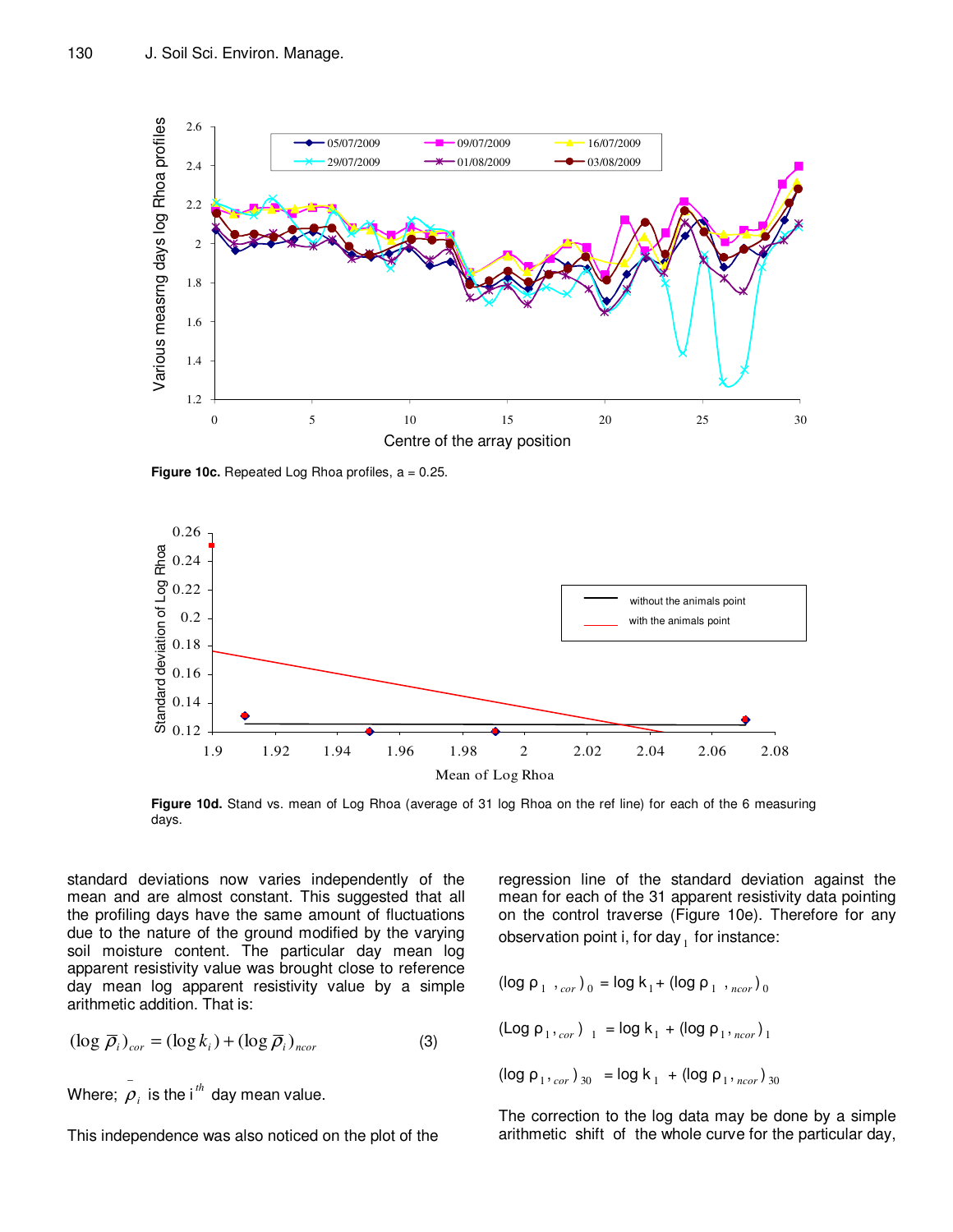

**Figure 10e.** Stand dev of Log Rhoa vs. mean of 6 measuring days for each posit on ref line profile.



Figure 11. Corrected repeated Log Rhoa, a = 0.25 m.

so that it will lie on top of the reference day curve (Figure 11).

#### **Temporal linearity of apparent resistivity for a given rock**

In order to check for a temporal resistivity variation of a given rock type beneath the control traverse, relative ratios of apparent resistivity values corresponding to different measuring days for the control traverse position corresponding to the highest, the medium and the lowest mean apparent resistivity values on the control traverse are calculated and the results are summarized in Table 2. These ratios for the extreme mean values  $\rho_a = 195.65 \Omega$ . m and  $ρ<sub>a</sub> = 65.2 Ω$ . m are found to be almost constant; this suggested a linear relationship between different measuring day's apparent resistivity values in time for a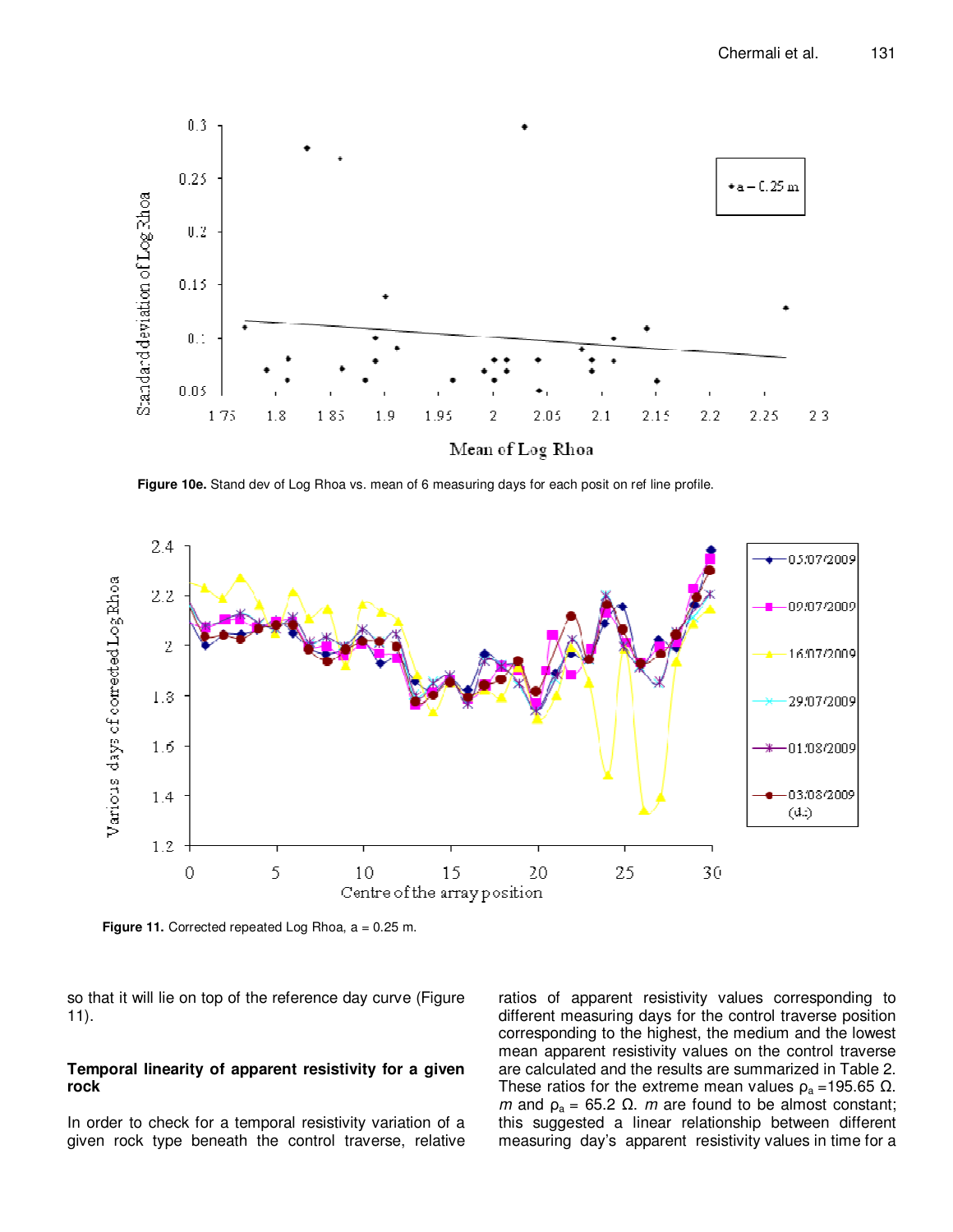| Mean temporal resistivity ( $\Omega$ .m) | <b>Temporal coefficient</b>                                                                                                                                                                                |
|------------------------------------------|------------------------------------------------------------------------------------------------------------------------------------------------------------------------------------------------------------|
| $(\rho_a)_{\text{mean}} = 65.2$          | $C_1 = p_1 / p_2 = 0.86$<br>$C_2 = \rho_2 / \rho_3 = 0.84$                                                                                                                                                 |
| $(\rho_a)_{\text{mean}} = 145.6$         | $C'_{1} = \rho'_{1}/\rho'_{2} = 0.89$<br>$C'_2 = \rho'_2 / \rho'_3 = 0.96$<br>$C'_{3}$ = $\rho'_{3}/\rho'_{4}$ = 0.91                                                                                      |
| $(\rho_a)_{\text{mean}} = 195.65$        | $C''_1 = \rho''_1 / \rho''_2 = 0.93$<br>$C''_2 = \rho''_2 / \rho''_3 = 0.65$<br>$C''_3 = \rho''_3 / \rho''_4 = 0.93$<br>$C''_4 = \rho''_4 / \rho''_5 = 0.93$<br>$C''_{5}$ = $\rho''_{5}/\rho''_{6}$ = 0.86 |

**Table 2.** Temporal Rhoa ratio.



**Figure 12.** Frequency distribution of Rhoa and Log Rhoa, a = 0.25 m.

given rock type. It is important to note that  $\rho_1$ ,  $\rho_2$ ,  $\rho_3$ ... are in an increasing order. Only the constants of linearity 0.8 and 0.9 could be considered, this is justified by the fact that the horizontal distribution of apparent resistivity shows two distinct dry and wet sub areas, as seen in Figure 12.

## **Estimation of errors**

As a result of applying the method of correction mentioned, various measuring day's profiles became significantly close to each other as seen in Figures 7 and 11. In order to give an estimation of total errors which included soil moisture changes and random effects for

the shallowest part of the control traverse  $(a = 0.25 m)$ the difference between the maximum and the minimum value of the apparent resistivity corresponding to each of the different measuring days has been calculated for consecutively high and low resistivity rocks, before correction. After correction, these differences represent random errors, and the difference between the total and random errors are nothing more than the soil moisture effect errors. The results of these estimations are summarized in Table 3. The means and the standard deviations of the grids were computed for the spacing of each of the electrodes used to map the test area. These are given in Table 4. The standard deviations, regarded as errors decreased with depth, as the shallowest parts were expected to the most affected by random errors.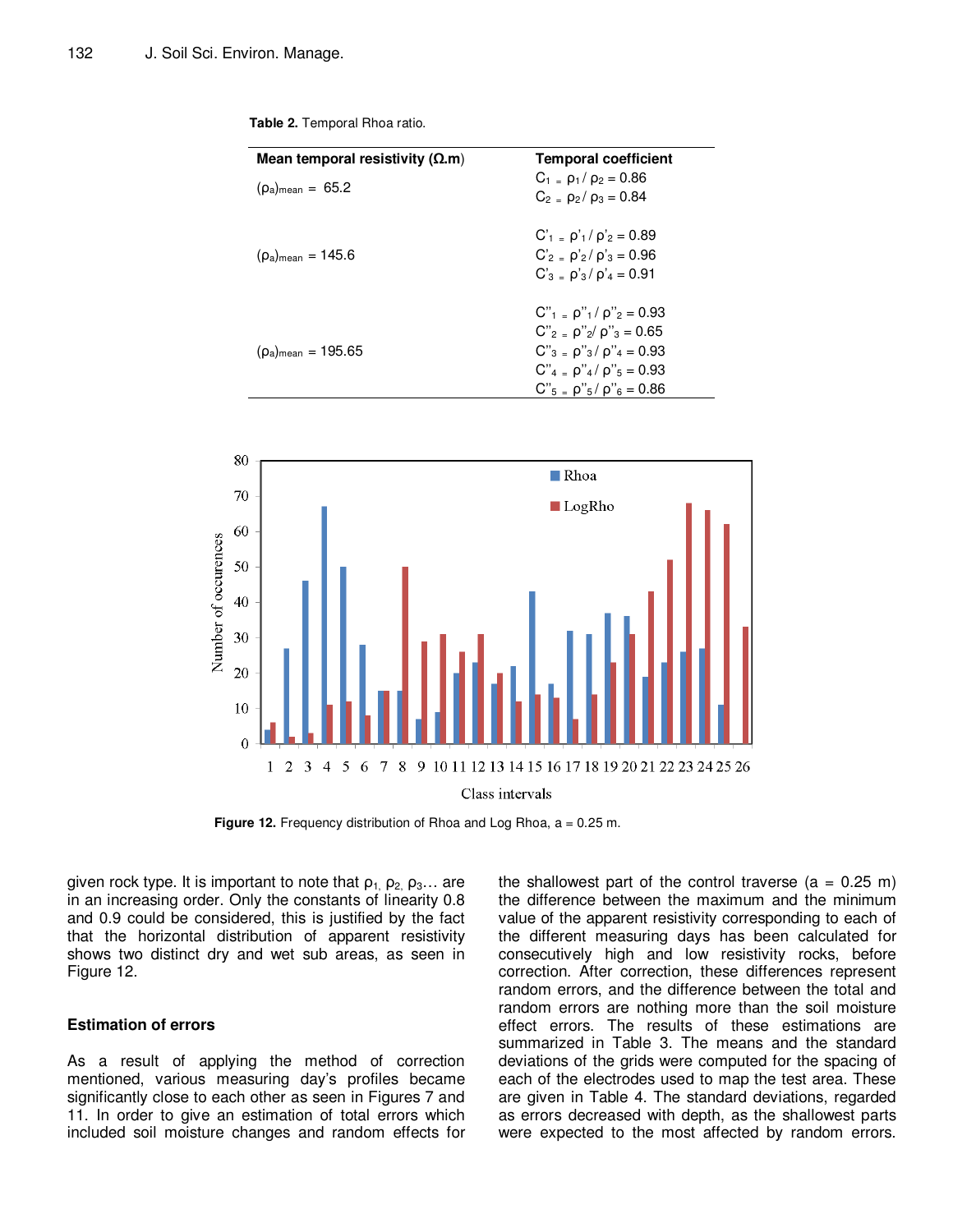| Rock with highest mean apparent resistivity value ( $\rho_a$ ) <sub>max</sub> = 198.2 $\Omega$ .m   |                                                                                                                                                                              |  |  |  |  |
|-----------------------------------------------------------------------------------------------------|------------------------------------------------------------------------------------------------------------------------------------------------------------------------------|--|--|--|--|
| Before correction<br>Total errors: $(\Delta \rho_a)$ <sub>T</sub> = 67% ( $\rho_a$ ) <sub>max</sub> |                                                                                                                                                                              |  |  |  |  |
| After correction                                                                                    | Random errors: $(\Delta \rho_a)_{\text{rand}} = 37.84\%$ ( $\rho_a$ ) <sub>max</sub><br>Moisture errors: $(\Delta \rho_a)_{\text{Ms}} = 29.16\%$ ( $\rho_a$ ) <sub>max</sub> |  |  |  |  |
| Rock with lowest mean apparent resistivity value ( $\rho_a$ ) <sub>min</sub> = 62 $\Omega$ .m       |                                                                                                                                                                              |  |  |  |  |
| Before correction                                                                                   | Total errors: $(\Delta \rho_a)$ T = 30.36% $(\rho_a)_{min}$                                                                                                                  |  |  |  |  |
|                                                                                                     |                                                                                                                                                                              |  |  |  |  |
| After correction                                                                                    | Random errors: $(\Delta \rho_a)_{\text{rand}} = 11.94\%$ ( $\rho_a$ ) <sub>min</sub>                                                                                         |  |  |  |  |
|                                                                                                     | Moisture errors: $(\Delta \rho_a)_{\text{Ms}} = 21.42\%$ ( $\rho_a$ ) <sub>min</sub>                                                                                         |  |  |  |  |

**Table 3.** Moisture and Random errors before and after corrections.

**Table 4.** Distribution of random errors with depth.

| Electrode spacing (m) | Mean apparent Resistivity values $(\Omega \cdot m)$ | Standard deviation ( $\Omega$ .m) |
|-----------------------|-----------------------------------------------------|-----------------------------------|
| $a = 0.25$            | 70.79                                               | 33.68                             |
| $a = 0.50$            | 70.78                                               | 22.18                             |
| $a = 1.00$            | 73.02                                               | 12.92                             |
| $a = 4.00$            | 80.43                                               | 7.53                              |

Suppose that a synthetic "true" apparent resistivity for the position "i" of the control traverse is  $\rho_{_{t_i}}$ , to which the random errors are added on both the reference day and the observation day. Assuming also that the particular observation day's' and the reference day 'r' contained the same amount of errors. The random errors for each of these two days are estimated by:

$$
(\sigma_r)^2 = (1/(n-1)) \sum_{i=1}^n (\rho_{ri} - \rho_{ii})^2
$$
 (4)

$$
(\sigma_{s})^{2} = (1/(n-1)) \sum_{i=1}^{n} (\rho_{si} - \rho_{ii})^{2}
$$
 (5)

Where n is the number of data points on the control traverse and here  $n = 31$ . Since:

$$
(\rho_{si} - \rho_{ri})^2 = [(\rho_{si} - \rho_{ii}) - (\rho_{ri} - \rho_{ii})]^2 = (\rho_{si} - \rho_{ii})^2 + (\rho_{ri} - \rho_{ii})^2 - 2(\rho_{si} - \rho_{ii})(\rho_{ri} - \rho_{ii})
$$
 (6)

And the sum:

∑ *n*  $\mu_{i=1}$  2(ρ<sub>si</sub> - ρ<sub>ti</sub>). (ρ<sub>ri</sub> - ρ<sub>ti</sub>) tend to zero, because of the assumption that the errors are random, so the number of positive products should be equal to the number of negative products, summing these products gives zero as a result. Therefore:

$$
\sum_{i=1}^{n} (\rho_{si} - \rho_{ri})^{2} = \sum_{i=1}^{n} (\rho_{si} - \rho_{ti})^{2} + \sum_{i=1}^{n} (\rho_{ri} - \rho_{ti})^{2}
$$
\n(7)

Dividing all the terms of this equation by (n-1) gives:

$$
(\sigma^2)_{tot} = (1/ (n-1)) \sum_{i=1}^{n} (\rho_{si} - \rho_{ri})^2 = (1/(n-1)) \sum_{i=1}^{n} (\rho_{si} - \rho_{ii})^2
$$
  

$$
(\rho_{si} - \rho_{ii})^2 + (1/(n-1)) \sum_{i=1}^{n} (\rho_{ri} - \rho_{ii})^2
$$
 (8)

Where  $\sigma^2{}_{\scriptscriptstyle tot}$  is the variance.

Assuming that the random measurement errors are of the same magnitude in each survey line, we get:

$$
\sigma^2_s = \sigma^2_r
$$

So,

$$
\sigma^2_{tot} = 2 \sigma^2_{s}
$$
 and  $\sigma_s = \sigma_{tot}/\sqrt{2}$ 

These random errors for each measuring day for the spacing 0.25 m are computed and given in Table 5. Note that the fourth measuring day has the highest value of random errors, thus, the irregularity of this day is likely due to this type of errors. In order to see the variation of these errors with respect to the variation of the electrode spacing, the first measuring days for the spacing 0.5 and 1.0 m are also given in this table.

#### **DISCUSSION**

A piece of the reference line corresponding to high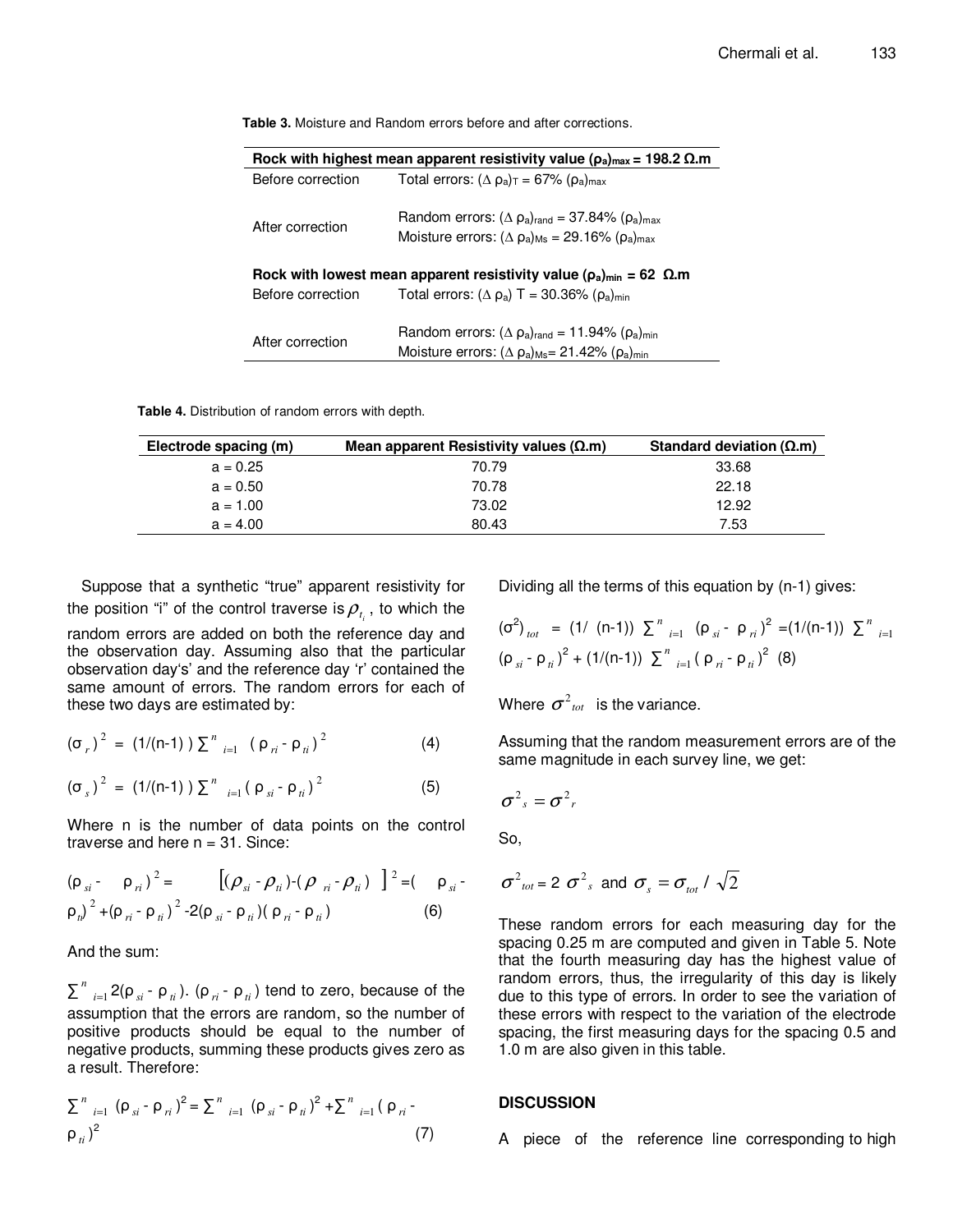| Electrode spacing (m) | Measuring day | Random error (stand. Deviation) $\sigma(\Omega,m)$ | Average $(Ω.m)$       |
|-----------------------|---------------|----------------------------------------------------|-----------------------|
|                       | 05./07/09     | $\sigma_1 = 10.73$                                 |                       |
|                       | 09/07/09      | $\sigma_2 = 10.20$                                 |                       |
| $a = 0.25$            | 16/07/09      | $\sigma_3 = 9.51$                                  | $\sigma_{av} = 14.29$ |
|                       | 29/07/09      | $\sigma_4 = 30.28$                                 |                       |
|                       | 01/08/09      | $\sigma_5 = 10.73$                                 |                       |
| $a = 0.50$            | 02/10/09      | $\sigma_1 = 9.9$                                   |                       |
| $a = 1.00$            | 19/10/09      | $\sigma_2 = 2.155$                                 |                       |

**Table 5.** Temporal distribution of random errors.

apparent resistivity changes on the right side of Figure 3a may contain partially saturated rocks, as for type of rocks the bulk resistivity is given by:

$$
\rho_t = I \, F \, \rho_w \tag{9}
$$

Where:  $\rho_{_{{w}}}$ , is the resistivity of water content and I is the resistivity index is given by:

$$
I = S^{-n}
$$
, (where usually n = 2)

S is the degree of saturation, and is given by the ratio of the volume of the fluid to the volume of the pores:

$$
S = V_f / V_p
$$

F is the formation factor and is given by:

$$
F=a_p/\Phi^m
$$

 $\Phi$ , is the porosity of the rock;  $a_p$ , m, are empirical

constants which depend on the structure of the pores and the degree of cementation. For this type of rocks the resistivity index is the most dominant factor controlling the resistivity variation, so the variation in this factor by a few percent will cause changes in the bulk resistivity by several orders of magnitude.

A small variations of resistivity corresponding to a low resistivity rocks in the middle of the reference line may contain saturated rocks, as for this type of rocks the resistivity index  $I = 1$ , and Equation 1 becomes:

$$
\rho_t = F \rho_w
$$

Taking  $a_p = 1$  and  $m = 2$  in Equation 1, the last equation becomes:

 $\rho_{t} = \Phi^{-2} \rho_{w}$ 

This means that the bulk resistivity as in Equation 1, varies also linearly with the resistivity of the water content and the constant of proportionality is equal to  $\Phi^{-2}$ , therefore, for this type of rocks, the most dominant factor determining the bulk resistivity is the porosity. These notes are in agreement with the conclusions made by Parkhamenko (1967) and Jakosky and Hopper (1937). Figure 3d shows a horizontal shift of the fourth measuring day's profile (09/11/2009) compared to the other profiles  $(h_1$  and  $h_2)$ , this is possibly due to the operator taking the right reading on the wrong position of the center of the array, as the extremity of the tape was taken on the wrong position. Instead of this profile, another one should be carried out on the same day after repositioning the tape in the right place; unfortunately this irregularity was noticed later during the data analysis stage.

The results of Table 3 confirmed the earlier mentioned proportionality of both soil moisture effect errors and random errors with the initial apparent resistivity. In Table 5, one may notice the decrease in magnitude of the errors for the first measuring day with the increase in the electrode spacing, because random errors are a smaller proportion of electrode spacing, and the averaging of the apparent resistivity is made over larger volume.

The two regression lines of the standard deviation against the means for each position of the centre of the array for the spacing 0.25 and 0.5 m in Figures 4.a and b cross each other, this is possibly due to the important amount of time separating the profiling on the reference line for these two spacing measurements as most of the profiles for the spacing 0.25 m were performed in the month of July, whereas, the profiles for the spacing 0.5 m were performed in the month of October. When logarithmic values are taken, these curves are nearly horizontal and below each other as the electrode spacing increases (Figures 4c and d). The remaining offsets of Figures 7 and 11 will represent random errors which are proportional to the absolute values of apparent resistivity that is, large apparent resistivity values are highly affected